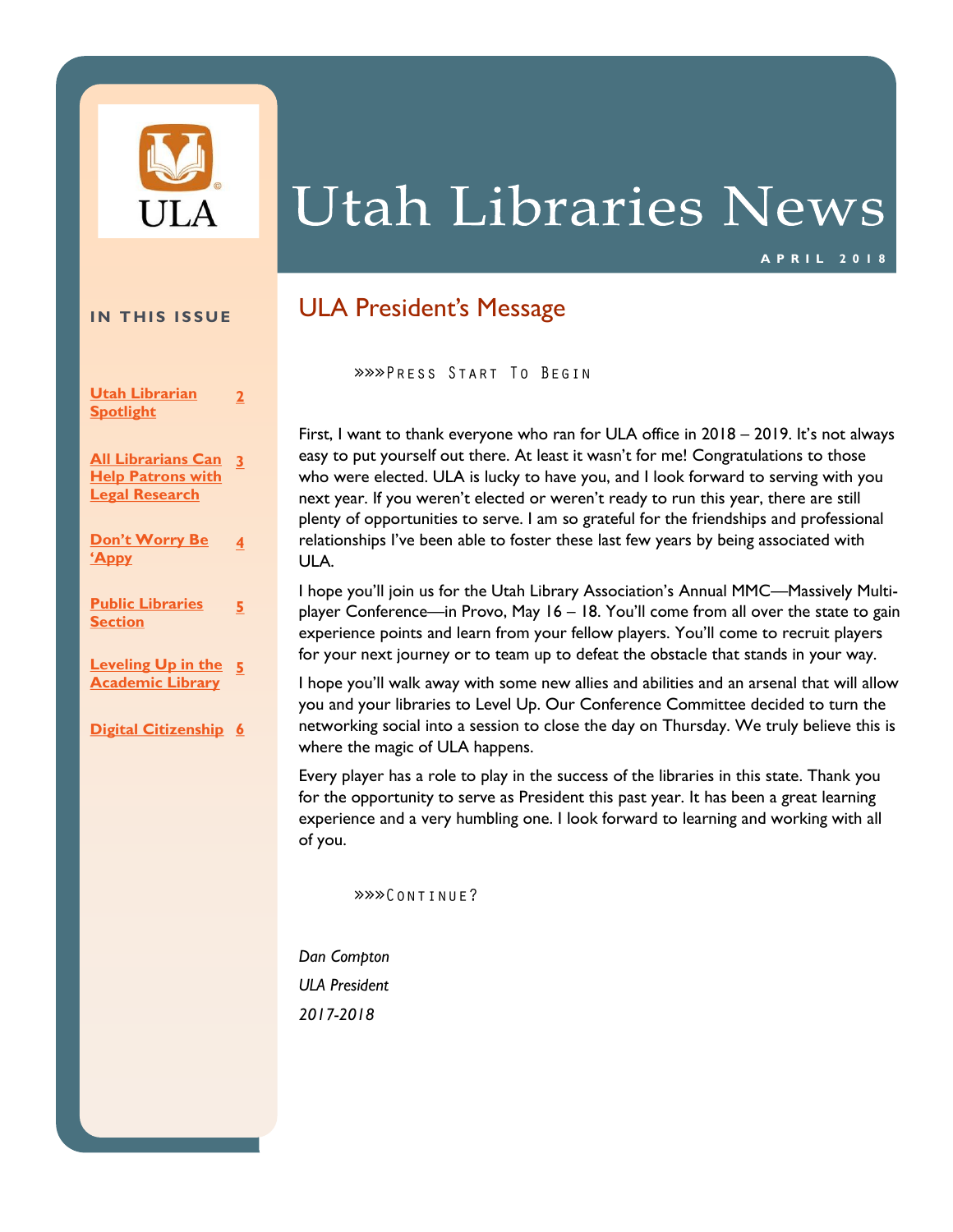### <span id="page-1-0"></span>Utah Librarian Spotlight

*Every issue, ULA President Elect Rebekah Cummings introduces readers to a Utah librarian. In this issue, the spotlight falls on Vern Waters.*

Vern Waters was born in Ogden, Utah in the early 1960s. The family moved to Roy when he was two where he grew up. He comes from a family dedicated to public service. His father was a firefighter and chief in the small town. His mother was a nurse and then a family and addictions counselor. His siblings are mostly teachers, and there are librarians in the family by extension.

Vern was always an avid reader and imaginer. He always wanted to be a rock star…but lacking the talent, looks, and ability, he had to look for other avocations to turn into vocations. He worked for music stores. He worked up to regional manager for the locally based record store chain Pegasus Records. Music (both playing and performing and collecting) became a great passion. He met many artists and groups during these years and began a lifelong passion of attending concerts. He met Willie Nelson, among others.

> Around 1999, Vern went to work for Weber County Library System. He found a place to work for which he had seemingly trained his entire life. His library director suggested it was such a good fit that he consider library school. Vern attended Emporia State where he



*Rocking Storytime*

was part of Utah SLIM II. Vern worked for about eleven years at Weber County. He asked if he could take his guitar into Storytime. His first one had over sixtyseven attendees; he wondered what he had gotten himself into. Finally, he got to act like a rock star, even though his fans were young kids and moms and dads. Vern worked his way up to Branch Manager where he had grown up and where his dad was the fire chief.



Between his work for Weber County and Salt Lake County, Vern was the campus librarian at Broadview University. His library was selected Library of the year for Globe (the company that owns Broadview) the year he was there. He made many friends.

Vern is very pleased to be part of a cohort that has produced ULA Presidents, Librarians of the Year, Library Directors, and Branch Managers. Vern is a

*Vern at the Salt Lake County Jail Library*

terrific fan of the Emporia program and has been asked to speak to various new cohorts as they get started. He has given remarks at commencement exercises and was asked to provide the commencement address in 2017.

Vern began his Salt Lake County Library career by going to jail. He managed the jail library for a little over four years. Vern was pleased to discover a passion for serving underserved populations. He championed rights to information for blind incarcerated persons and LGBTQ persons while there.

In early 2017, Vern was asked to manage the South Jordan Library. He is once again playing guitars in Storytime. He can't tell you how many guitars he currently has in the arsenal. How many does he need? Just one. Just one more! Always just one more. Vern is the father of two amazing young adults named Lauren and Dylan who are becoming the most amazing humans.

Vern is thrilled beyond words to be your choice for 2020.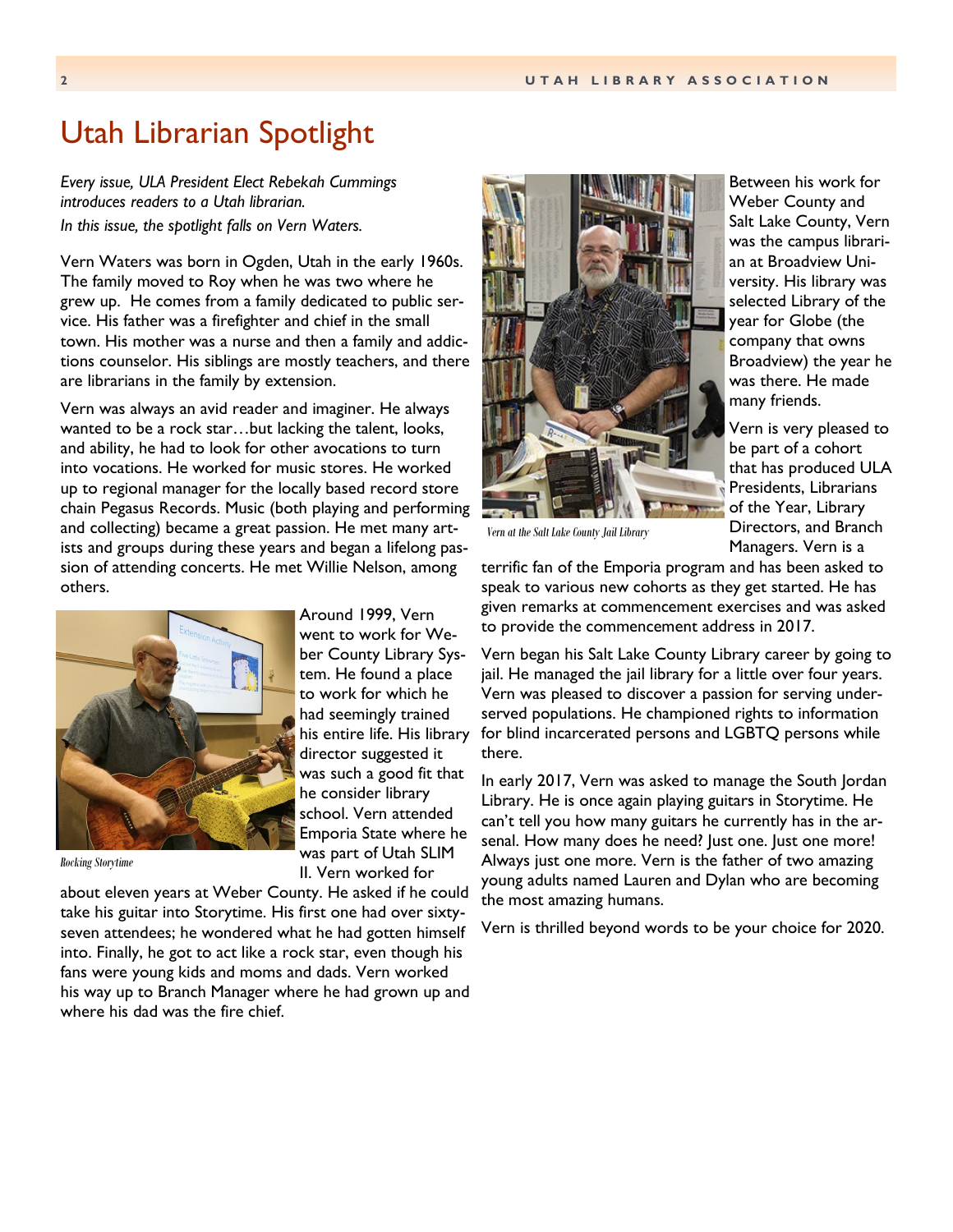### <span id="page-2-0"></span>All Librarians Can Help Patrons with Legal Research

*by Annalee Hickman Moser, Howard W. Hunter Law Library*

While the mission of the Howard W. Hunter Law Library is to support Brigham Young University's J. Reuben Clark Law School, the library is open to the public! The law librarians there have specialized training in both library science and the law, and they can use that specialized training to help the public with their legal research questions.

While the law librarians will not do the legal research for a library patron or explain the meaning of the law to the patron, the law librarians can help the public do their own legal research for their own court cases or questions. The library even collects a number of self-help legal materials that the public can read in the library, available on many topics, including the following: business law, family law, intellectual property, immigration, tax, small claims, social security, bankruptcy, contracts, estate planning, and criminal law.

While any librarian in Utah should feel free to send patrons to the Howard W. Hunter Law Library, there are a few free Utah-specific resources online that Utah librarians can show their patrons when they have law-related research questions.

### **Utah Family Law Treatise**

Two law librarians at the Howard W. Hunter Law Library have written a treatise on Utah family law called [Utah Marriage and Divorce Laws](https://digitalcommons.law.byu.edu/miscellanea/1/) that is available to download for free. It is updated once a year. The treatise clearly walks readers through the different legal steps and issues of getting divorced in Utah, with applicable state law (Utah Code sections) notated to help the reader along the way.

### **Free and Low-Cost Legal Resources in Utah Research Guide**

Many times patrons come to the law library seeking help that is beyond the scope of what the law librarians can provide, so I made a research guide called [Free and Low-Cost Legal Resources in Utah.](http://lawlibguides.byu.edu/legal-resources) This guide lists organizations that can help patrons beyond just their research needs, at a free or low-cost

rate. The guide has tabs to divide resources by legal issue. One particularly helpful organization listed on the guide is the Utah Self-Help Center. Patrons can call this hotline and speak to an attorney about their legal issue for free.

#### **Utah Courts Website**

The Utah Courts website is also very helpful. For many common legal issues, it explains the different steps and options a person has throughout the lawsuit process. ([Here](https://www.utcourts.gov/howto/landlord/eviction.html) is an example on the law of housing eviction in Utah.) Additionally, the web-site has an [Online Court Assistance Program](https://www.utcourts.gov/ocap/) (OCAP). This online program, for a small fee, will ask the user questions related to their legal issue and then at the end will create and compile all the documents the user needs to file for, or respond to, their lawsuit. For example, OCAP only charges \$20 to help a user prepare documents to file for a divorce. It is like Turbo Tax for lawsuits.

Just remember—while no librarian can give legal advice, we can all help point patrons in the right direction to find resources that will help them with their legal needs.

### *What's On at Your Library?*

*Utah Library News* is happy to publish announcements of library-related exhibits, lectures, open houses, tours, and other events.

Send announcements to Mindy at [mnhale@orem.org.](mailto:mnhale@orem.org) We publish issues in September, November, February, and April (Annual Conference Issue).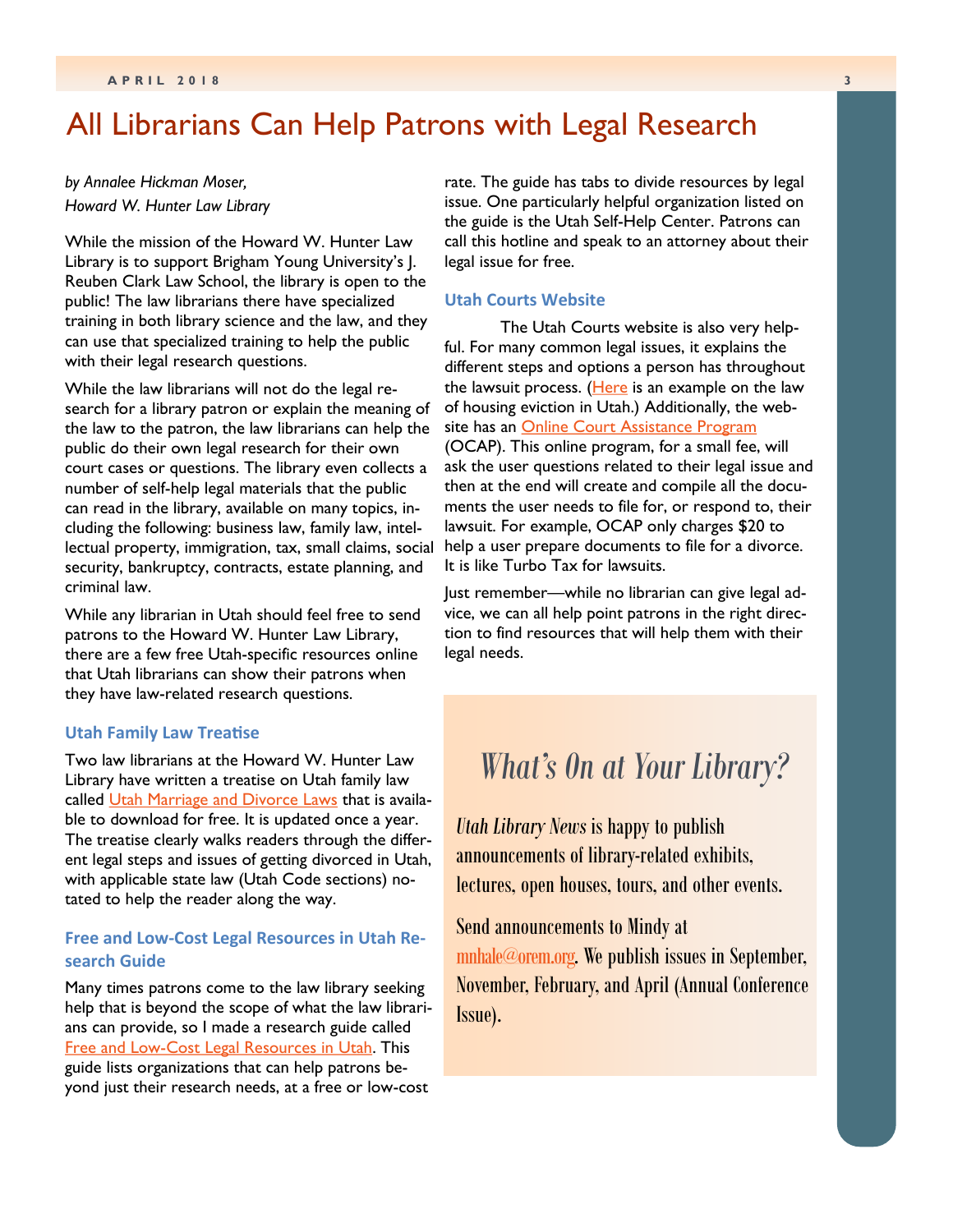# <span id="page-3-0"></span>Don't Worry Be 'Appy: Mobile Apps Programming

*By Lauren Martiere, Reference Coordinator, Rocky Vista University College of Osteopathic Medicine – Southern Utah*

A new campus, new library, new students, new faculty - Oh My! That's exactly what we've been facing at Rocky Vista College of Osteopathic Medicine – Southern Utah, an additional location campus that just opened in July 2017. In an effort to build relationships with faculty and students, the library team developed the idea of hosting an 'Appy Hour event, highlighting the most frequently used Point-of-Care tools and databases subscribed by the library. In conjunction with the Outreach Coordinator on the Colorado campus of RVUCOM, the Southern Utah team combined their 'Appy Hour event with American Heart Month events.

The Southern Utah library team utilized flyers, campus digital displays, emails, and word-of-mouth advertising to encourage faculty and students to attend the 'Appy Hour event. All those who attended were entered to win an Amazon gift card for an extra incentive.



*Flyer and Digital Slide promoting 'Appy Hour and the Little Hats, Big Hearts Donations*

assortment of cheese and vegetables, and drinks to all those who attended.

The event turned into a HUGE success. Over 75 people attended, almost 50% of our total campus community! The Library team set up stations, databases, and point-of-care

the library team offered finger sandwiches, an



*Reference Coordinator, Lauren Martiere, showing faculty and students how to use the interactive learning resource, Draw It to Know It.*

tools. Each station had one or two computers where attendees could set up accounts and practice using the tools in real time. Each station also had instructional handouts and swag for the various resources. Students loved the ease of having apps available, and faculty were interested in seeing how the resources could be used in the classroom!

The event was a great way to highlight the library's resources and bring together the campus community. Just remember to plan for plenty of food, apps, & fun!

# *Staff Writer Opening*

The Utah Library News has an opening for a **Staff Columnist. The Staff Columnist would** be responsible for providing an article for each issue of the ULN, which is published quarterly. Interested parties should contact the editor, Mindy Hale, via <u>[email](mailto:mnhale@orem.org)</u> or phone (801-229-7145).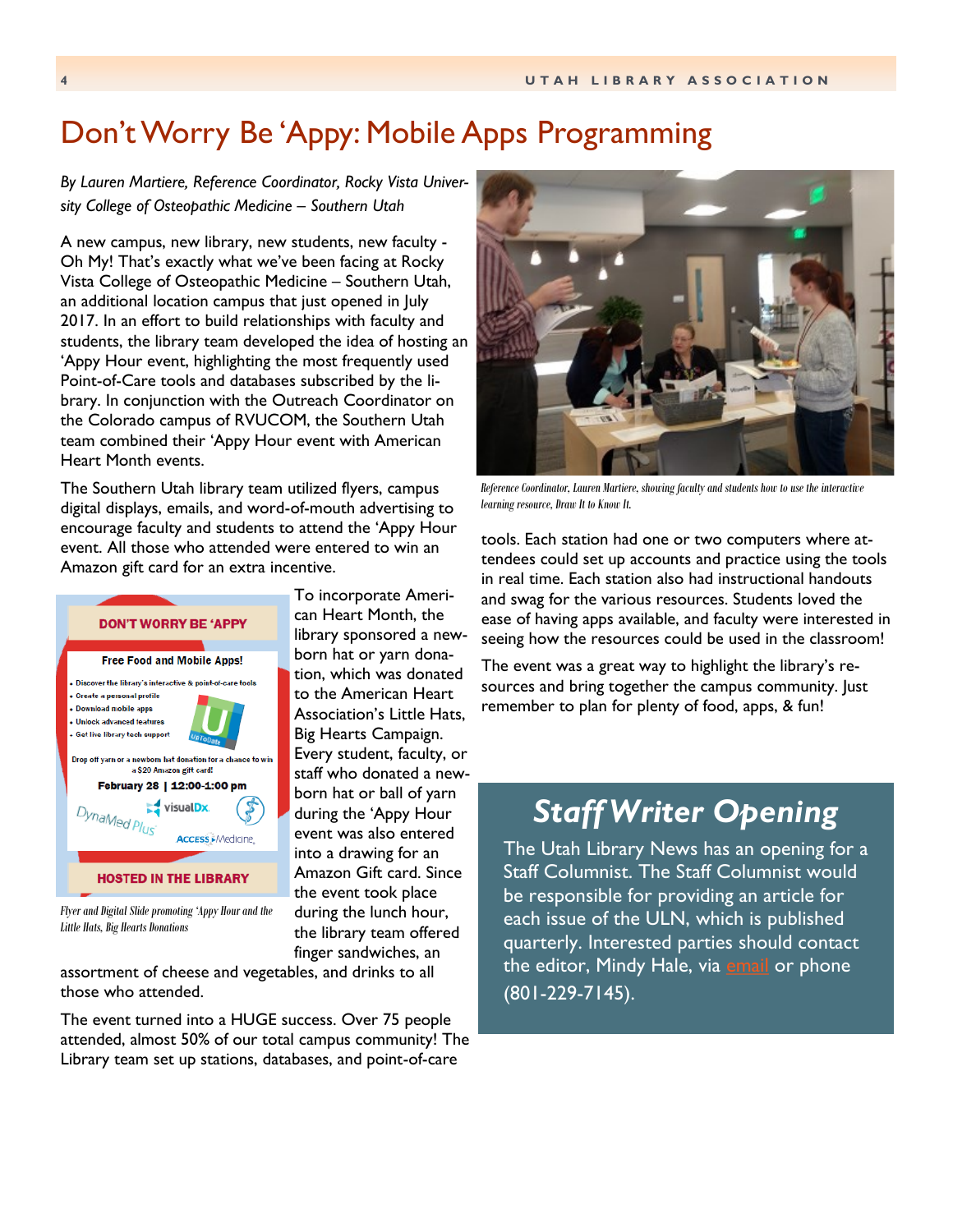### <span id="page-4-0"></span>Public Libraries Section

*by Trish Hull, Public Libraries Section Editor*

### **New Report from OCLC and PLA**

OCLC and PLA have produced a new report "From [Awareness to Funding](https://www.oclc.org/research/awareness-to-funding-2018.html)" to see how voter perception has changed since an earlier version of the same report in 2008.

To quote from the summary: "The analysis shows that libraries remain valued institutions that most voters have a positive association with and find useful. There continues to be stalwart support for library funding in many communities as evidenced by the fact that the majority of local library ballot measures in recent years have passed. This new national voter data, however, indicates a softening in committed support for libraries over the past decade. Libraries…should take action to address this downward trend."

This report has a summary and infographic available for download and should be of great interest to all public libraries. I highly recommend studying it.

#### **Library Journal's Design Institute**

Once again we have a great opportunity to learn from experts. [Library Journal's Design Institute 2018](https://lj.libraryjournal.com/designinstitute/#_) is coming to SLC for a daylong seminar.

"Whether you are in the dreaming and planning stages or further along the design road, you'll find ideas, information, and inspiration, no matter your budget!"

Friday, April 27th, 2018 9:00am – 5:30 pm The County Library Viridian Event Center 8030 West South 1825 West West Jordan, Utah 84044 [Register here](https://lj.libraryjournal.com/designinstitute/#_)

If you have interesting public library news from your library please email me so I can include you in the summer article which spotlights your great ideas from around the state.

# Leveling Up in the Academic Library at the ULA Conference

#### *by Carol Kunzler, Academic Libraries Section Editor*

In my seven years working in the academic library world, attending the annual ULA conference has been one of the best ways to network and learn about other library ideas, challenges, and progress. Because the entire state of Utah congregates at this conference, it is a great time to make connections with academic, school and public librarians, and staff! Challenge yourself this year to LEVEL UP by meeting one new person who doesn't work at an academic library. Then, meet a new person who works outside of your department. If you are a librarian, meet a technical services or circulation staff member. If you work in technical services, talk to a librarian. In

my seven years in academics, I have learned a lot by reaching out to others outside of my department. Make this the year you LEVEL UP! Bring great ideas to share with others and seek out new ideas to take back to your library! If you haven't already registered for ULA, be sure to check out the [schedule](https://utahlibraryassociation2018confer.sched.com/) and the great speakers!

See you there!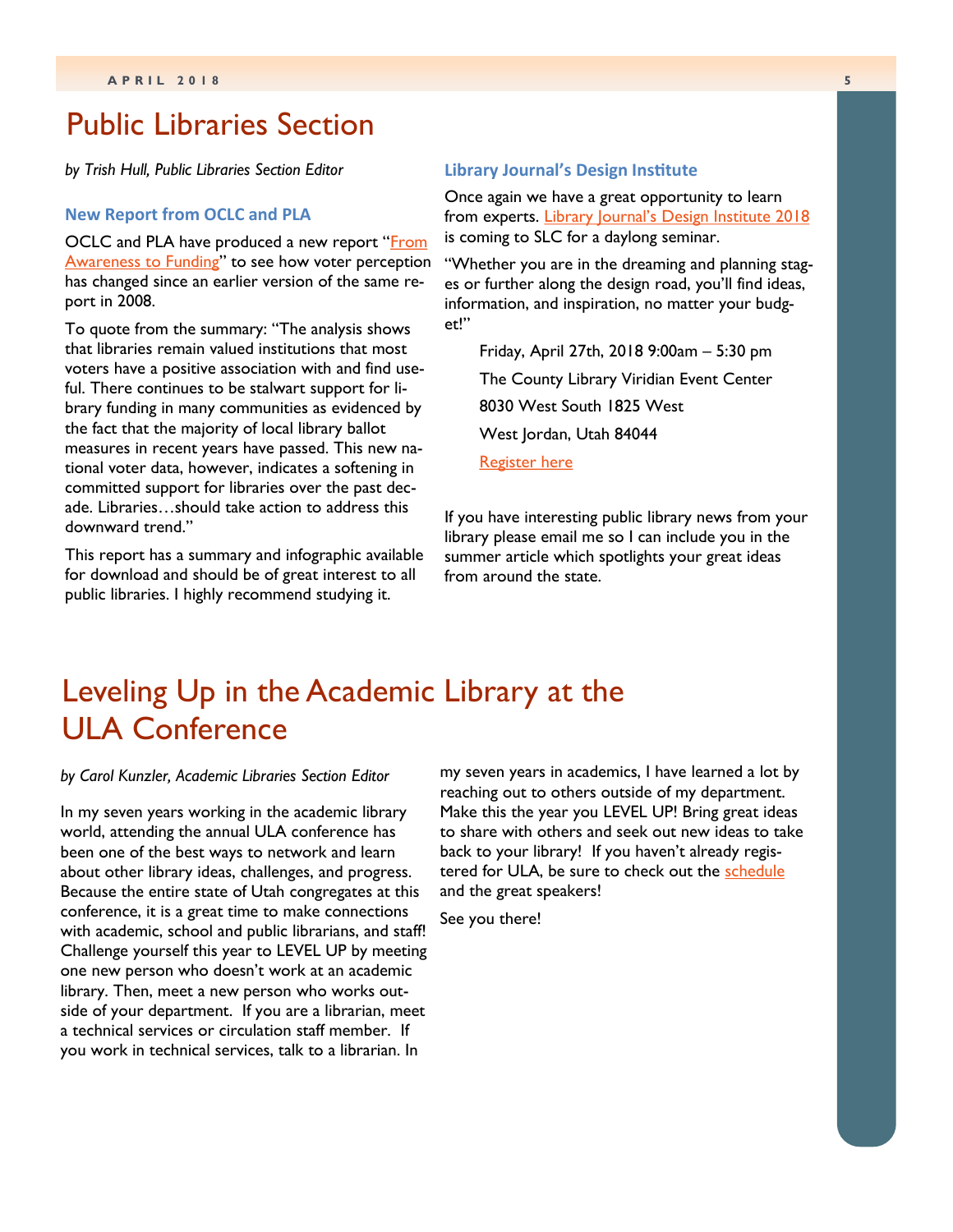# <span id="page-5-0"></span>Digital Citizenship

#### *by Amy Jamison, School Libraries Section Editor*

It's never too early to discuss digital citizenship with students, and there are a surprising number of resources available to make this seemingly overwhelming topic chunkable and manageable for instruction in the school library or through collaboration with teachers in the classroom.

When I've talked with school librarians and staff about digital citizenship, I've heard comments such as "I don't know where to start," "I'm not sure young students are ready for this," and "What does that have to do with the library?" To tackle some of these potential obstacles, I curated some resources that may provide a better understanding of digital citizenship and ways to engage K-12 students through ready-made lessons and activities.

### **Digital citizenship: Why is it important to understand and address with students?**

To better understand digital citizenship, explore [this info](https://www.iste.org/explore/articleDetail?articleid=192)[graphic](https://www.iste.org/explore/articleDetail?articleid=192) from the International Society for Technology in Education (ISTE). It reveals how "characteristics of a good citizen parallel—and differ from—those of a good digital citizen." The infographic can be a starting point for conversations with students and staff.

Take a look at Utah's Core Standards for Library Media  $(K-5)$ , Strand 14. This provides a foundation to address questions of "what" and "why" regarding teaching digital citizenship to our younger students.

### **Before addressing digital citizenship with students, it's important that we understand digital citizenship and safety ourselves.**

Google for Education's Training Center offers a course called [Google's Digital Citizenship and Safety Community](https://edutrainingcenter.withgoogle.com/digital_citizenship/preview)  **Educator.** This course has five units covering topics such as internet safety, phishing, effective online searches, and managing your online reputation. This course helps familiarize educators with some of the terminology and topics at the heart of digital citizenship.

#### **Resources for lessons and activities.**

There are many resources available, especially for adults and teens, but the following three were especially useful for addressing digital citizenship with elementary students.

### [Google's Be Internet Awesome](https://beinternetawesome.withgoogle.com/en)



The curriculum offers lessons and activities, as well as a corresponding online game ([Interland\)](https://beinternetawesome.withgoogle.com/en/interland) that reinforces the skills and topics from the lessons.

#### [Common Sense Education](https://www.commonsense.org/education/digital-citizenship)



Common Sense provides a comprehensive curriculum for grades K-12 that includes lessons, videos, activities, and assessments. Check out the [scope and se](https://www.commonsense.org/education/scope-and-sequence)[quence here.](https://www.commonsense.org/education/scope-and-sequence)

#### [NetSafe Utah](http://www.netsafeutah.org/)



The NetSafe project includes resources for elementary students, teens, educators, and parents. There is a series of videos orga-

nized by grade level that may help introduce internet safety topics to students and spark conversations with students.

Don't let digital citizenship overwhelm you.

Consider how you can model digital citizenship for your students and how you can integrate digital citizenship into lessons and activities that you're already doing.